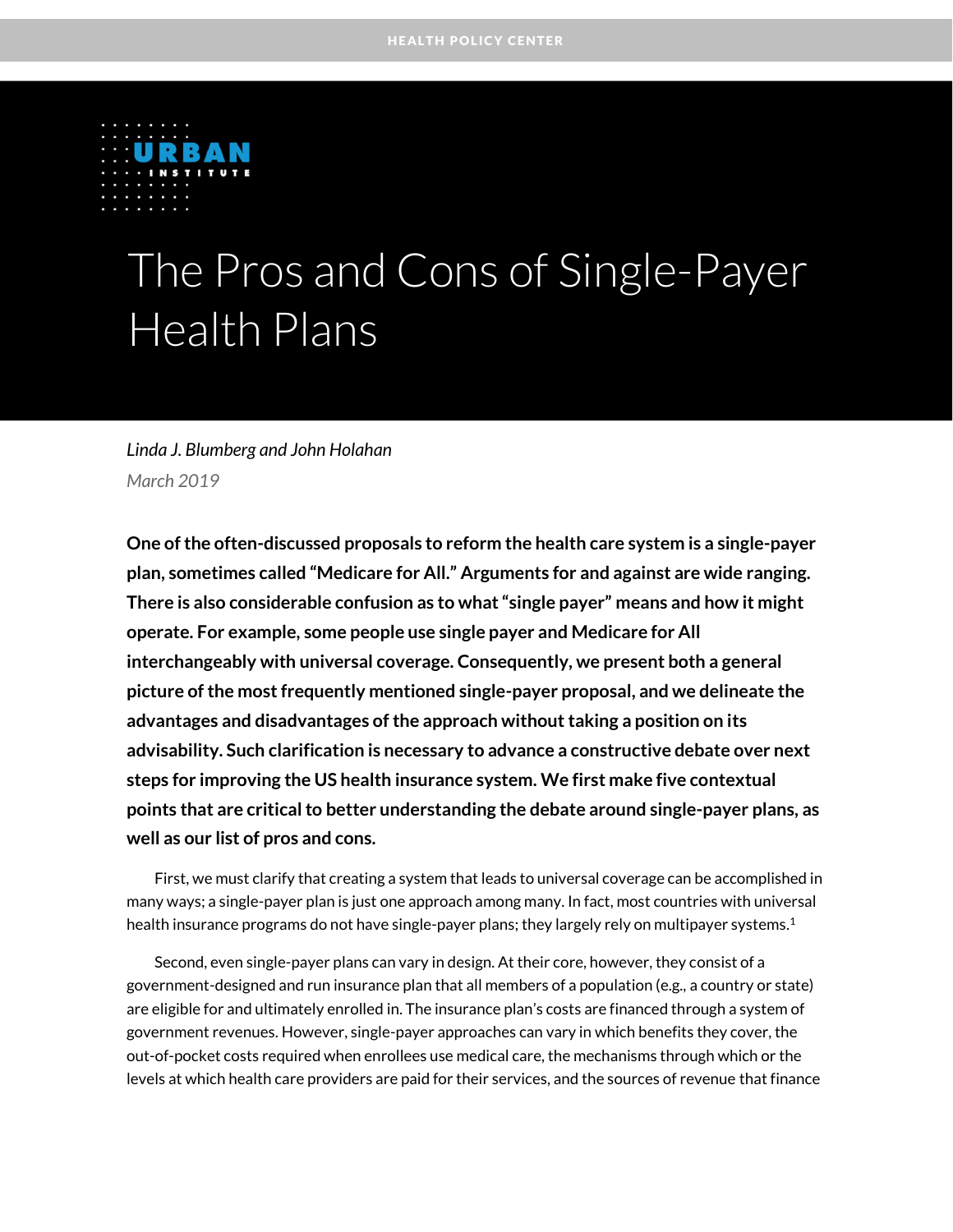the system. In its purest form, a single-payer approach implies one financer of health care for the population (i.e., the government), and that entity assumes all of the health care risk associated with the enrollees, meaning no other insurers are envisioned as part of the system. A single payer does not necessitate government ownership of hospitals or direct employment of physicians and other personnel but does eliminate private health insurance for any benefits covered by the new program.

National health spending (the sum of public and private spending) under a single-payer system could increase or decrease, depending on the extent to which

- **the generosity of benefits covered increases relative to current coverage;**
- use of services increases because of lower out-of-pocket costs and more people insured, accounting for any utilization controls;
- **Part Provider payment rates can be reduced; and**
- **administrative costs of insurance can be cut.**

Third, the current Medicare program is *not* a single-payer plan. It is a multipayer program that includes a government-run plan, enrollee premiums, an array of private insurance options, and significant beneficiary cost-sharing requirements. Therefore, the current Medicare for All bills do *not* equate to putting all Americans into the Medicare program; they would create a new government insurance program for all Americans, eliminating all other health insurance, including the current-law Medicare and Medicaid programs. Medicare, the federal insurance program for those ages 65 and older and certain people with disabilities, has multiple components, including a range of participating private insurers. Eligible individuals can pick traditional Medicare, consisting of Parts A (hospital care), B (physician care), and D (prescription drugs), or, alternatively, Part C (Medicare Advantage). Medicareeligible people who do not choose Part C enroll in the traditional Medicare option's Part A and are given the choice of enrolling in parts B and/or D. Each component of the program has its own applicable outof-pocket costs; parts B and D each have associated premiums paid by enrollees but no overarching outof-pocket maximum. Each of parts A and B are administered by the federal government as fee-forservice plans,<sup>2</sup> but part D is offered and administered by private prescription drug plans under contract with the federal government. In addition, many traditional Medicare enrollees also purchase supplemental insurance plans sold by private insurers in the Medigap market or through employerbased private insurance plans.

Those taking the Medicare Part C option do not enroll in a government-administered public plan; they choose among a selection of private insurers that operate under federal regulations and contracts. These private insurers bear risk for the health care costs of their enrollees. Some charge premiums to beneficiaries and some do not. In addition, benefits covered by the Medicare program are set in statute; they are generally comparable to the essential health benefits covered by Affordable Care Act plans, but they do not include benefits such as adult dental, vision, and long-term services and supports. $^3$ 

Fourth, our pros and cons of a single-payer plan, presented below, focus on the most frequently mentioned approach to this type of reform, that championed by Senator Bernie Sanders in his 2016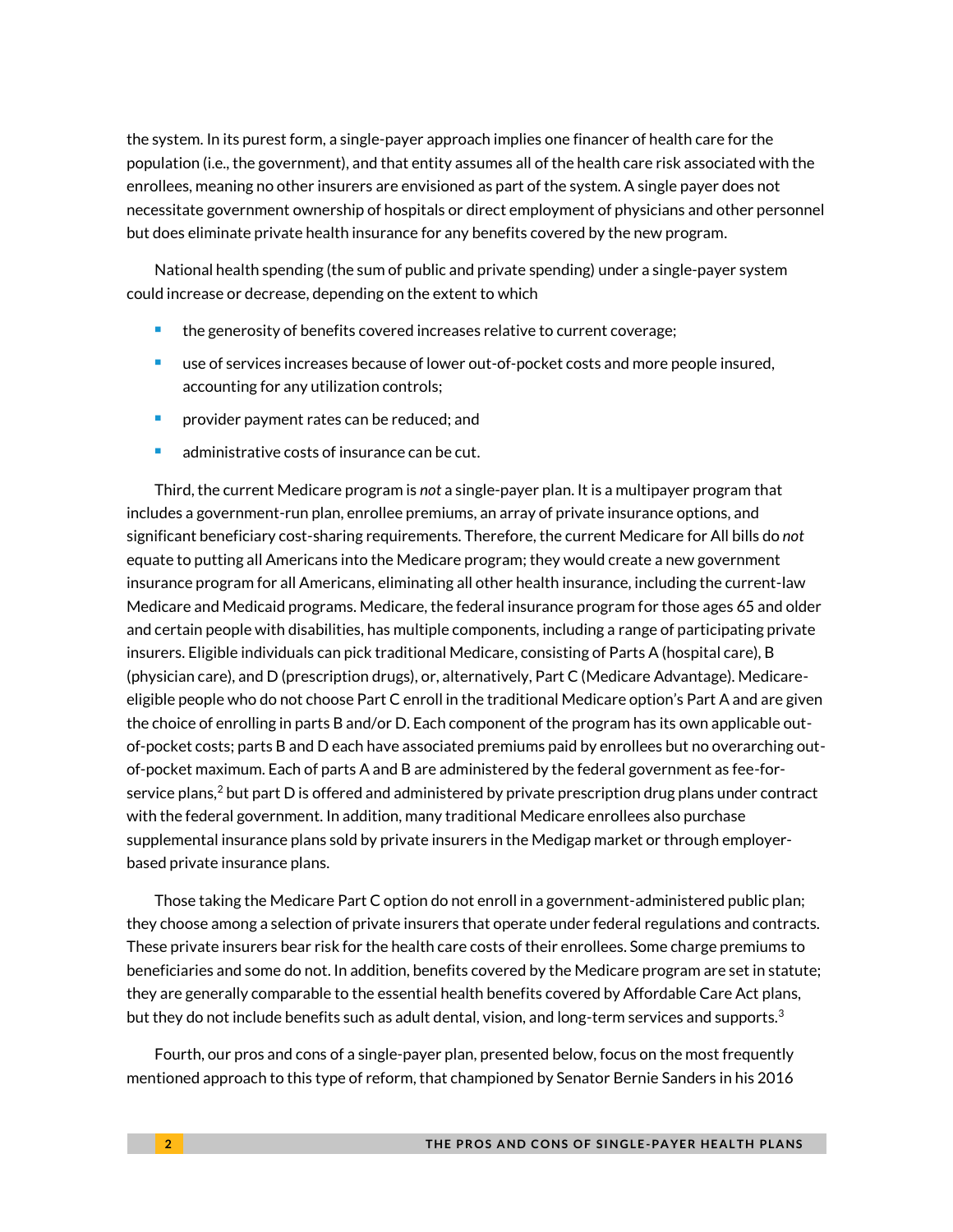presidential bid (similar to the Senate bill he introduced following that campaign, S. 1804, but which has yet to be reintroduced in the 116th Congress, and H.R. 1384, a similar bill introduced in February 2019 by Congresswoman Pramila Jayapal, which updates an earlier bill sponsored by former Congressman Keith Ellison). This approach would provide coverage for all US residents for all medically necessary care within a broad set of benefits including dental, vision, hearing, and, in H.R. 1384 but not S. 1804, long-term services and supports. There would be virtually no out-of-pocket costs for services provided, the program would prohibit private insurers from selling coverage for benefits provided through the public system, the government would reimburse health care providers at levels related to the currentlaw Medicare program, and one proposal would use global budgets to pay institutional providers. 4

As noted, single-payer systems could be designed in different ways (e.g., with less expansive benefits, cost-sharing requirements, different levels of provider payments), but because the approaches of S. 1804 and H.R. 1384 are currently the focus of significant support among some presidential hopefuls and an array of vocal consumer advocates, this is the framework on which we delineate advantages and disadvantages. Many of our points could be easily adjusted to account for modified versions of this framework.

Fifth, a single-payer system would constitute a major change in the way health care is financed in the US. There would be strong political resistance to the approach from providers, private health insurers, those invested in health care systems, the pharmaceutical and medical device industries, and some people satisfied with their current insurance. The political resistance to the Affordable Care Act, a much less ambitious and decidedly more incremental set of reforms than a single-payer approach, was tremendous and has continued since its enactment in 2010. The financial stakes for health care providers, manufacturers, and taxpayers are all far larger under a single-payer system. In addition, many Americans are wary of disruption and change, and a significant segment is likely to oppose giving up what they have and know for something new and untested. Recent polls show evidence of significantly decreased support of a single-payer approach once respondents are told the plan would eliminate employer-based insurance.<sup>5</sup>

#### Pros

- **Universal coverage.** All members of the eligible population would be insured or would become insured when seeking to access health care services.<sup>6</sup> Coverage would also be continuous: people would not lose coverage or need to change coverage when their jobs, family status, income, state of residence, or age change.
- **Equity**. All US residents would have the same coverage. This would go a very long way toward redressing racial/ethnic and income-related disparities in coverage and access to care.
- **Affordability at point of service**. With no premiums, no out-of-pocket costs, and a broad set of medically necessary benefits covered (including services for any preexisting conditions), the cost of care would be spread across all taxpayers. Financial burdens would no longer fall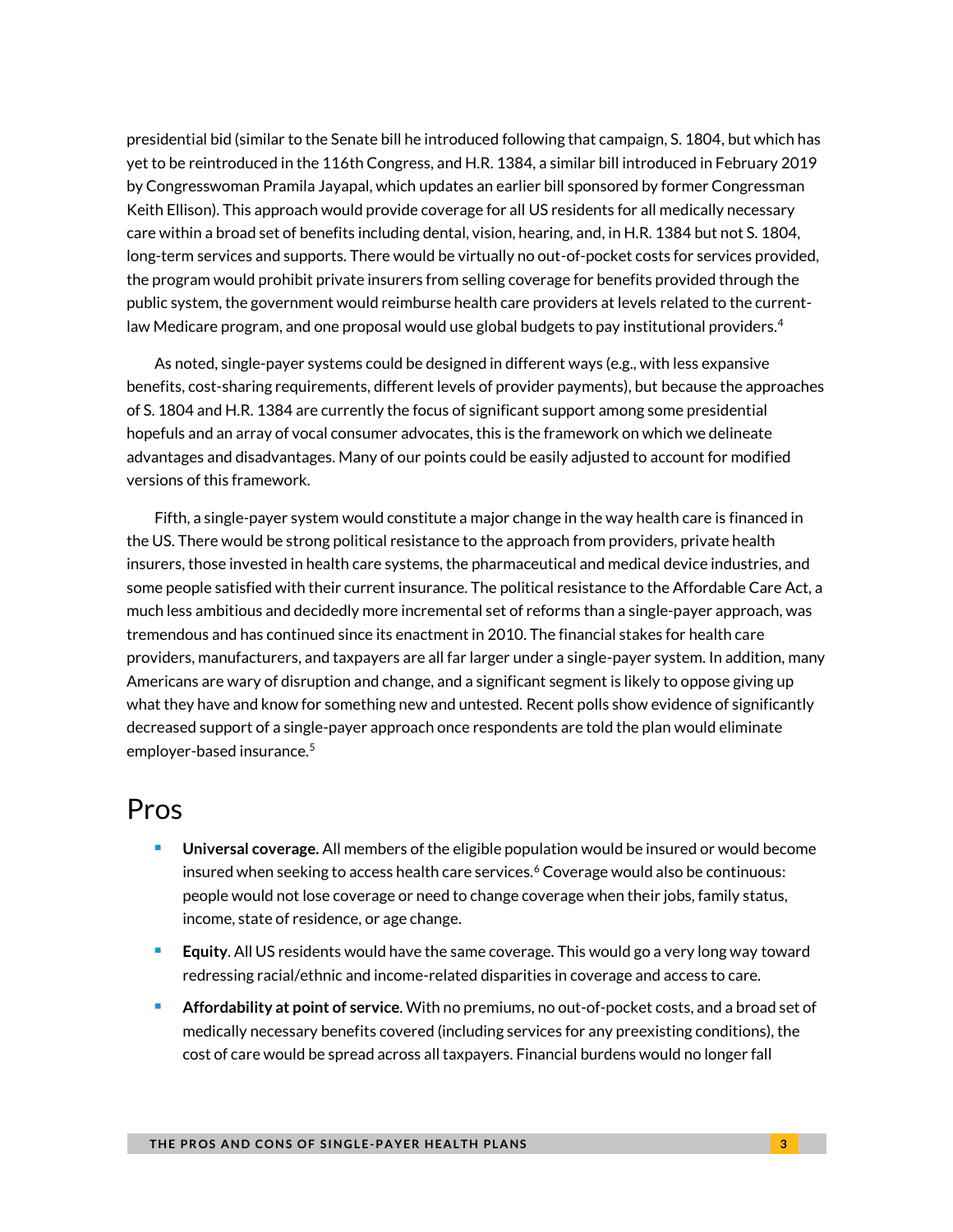disproportionately on those with serious health problems, and segmentation of health care risks would be eliminated.

- **Access to care.** With broad benefits and no out-of-pocket costs at the point of service, access to care would increase, particularly for those with low or modest incomes. In addition, by including benefits such as long-term services and supports, dental, and vision, even many higher-income people should have increased access to some services. In principle, improved access would tend to improve health. See below for a caveat on potential increases in demand relative to the supply of health care providers.
- **Broad-based implementation of cost-containment strategies**. With all providers and health care consumers in the same system, the potential to implement effective system-wide costcontainment strategies increases. For example, a government-run system can regulate provider payment methods and incentives that would affect all providers serving all insured people, a strategy that is substantially harder to implement in a fragmented insurance system.
- **Elimination of employer and state government administrative responsibilities and possibly spending related to providing health coverage.** With a single-payer approach, employers and state governments could dismantle the administrative structures associated with providing health insurance coverage, resulting in savings. They would also eliminate direct payments for providing health insurance coverage to their workers and residents. Changes in their overall spending related to health, however, would depend on the mechanisms financing the new program. For example, state maintenance of effort requirements and new payroll taxes would offset other savings in whole or part if used for funding.<sup>7</sup>
- **Simplification of current system for consumers.** Without premiums, cost-sharing requirements, or insurer-specific provider networks, individuals and families would find interacting with the health care system significantly less administratively complex. Depending on the ultimate details of the program and its associated cost-containment efforts, however, certain care management features (e.g., utilization review, prior approval) might be adopted.
- **Administrative savings relative to the current system of public and private insurance.** Private health insurer administrative costs include commissions, claims administration, premium determination, risk and profit, and other general administration tasks. Many of these costs could be reduced or eliminated, most notably commissions and risk and profit. There would also likely be significant economies of scale in claims administration when managed by a single entity. However, administrative savings could be limited by the development of systems to effectively set provider payment rates, as well as programs to monitor and maintain care quality and efficiency. Many of the administrative "middlemen" (e.g., prescription benefit managers, agents who negotiate provider panels and health insurance rebates) would be eliminated. Some private third-party administrators might remain in the system, however, to process claims (as is done in the current Medicare program).
- **Administrative savings for providers.** Health care providers currently hire administrative staff focused solely on filing claims, collecting cost sharing, addressing claims denials, and meeting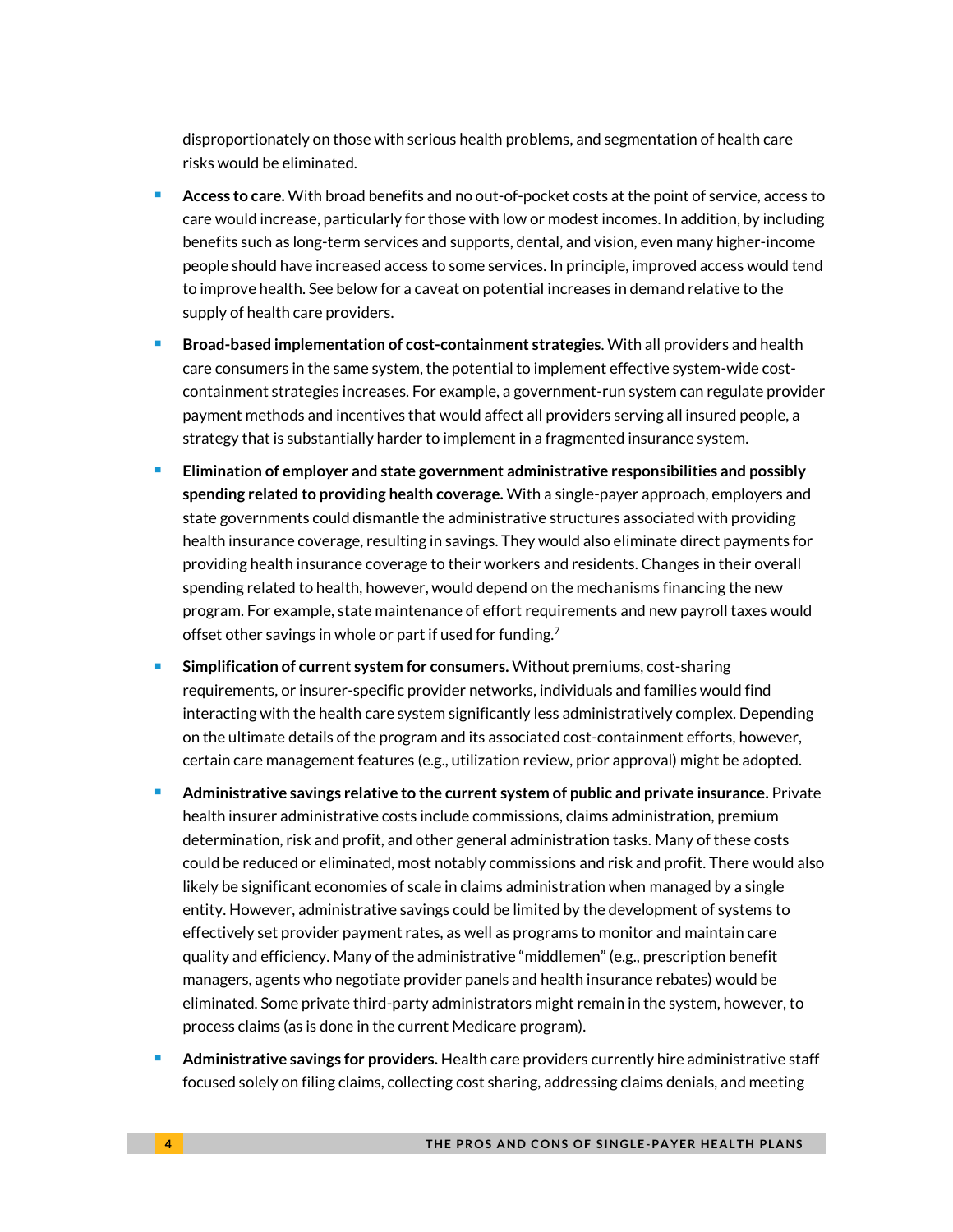prior authorization requirements that vary significantly across multiple public and private insurers. Limiting all patients to a single insurer would greatly reduce these administrative costs incurred by nearly every provider in the nation. These administrative savings would also make reduced provider payment rates more palatable. However, these savings could be limited by the strategies the single-payer system might implement to contain costs. For example, the traditional Medicare program requires hospitals to perform utilization review functions and appeal claims denials.

- **Elimination of provider networks.** Many insurers (public and private) provide enrollees with either an exclusive or preferred network of health care providers and reimburse enrollees for these providers' services. Those with exclusive networks will not reimburse enrollees for the cost of any nonemergency care received by nonnetwork providers. Those with preferred networks generally reimburse a significantly higher percentage of health care costs provided by network providers than by nonnetwork providers. Depending on the insurer and plan, provider networks may be quite narrow. Under a single-payer approach, nearly all health care providers (especially hospitals) would be covered, offering substantially broader choices for many patients. However, as we discuss below, supply constraints could exist for some providers or provider types.
- **Elimination of surprise billing.** Under current law, each health care provider decides independently which insurers to participate with, so it can be extremely difficult for patients to identify participating providers a priori. This is particularly problematic in emergency situations, where patients do not have sufficient time to investigate provider options; it also arises when providers working on site at a hospital (e.g., radiologists, anesthesiologists, emergency room physicians) do not participate with the same insurers as does the hospital in which they work. In these cases, patients often assume that the care they receive at a network hospital is also in network, and they can be surprised by large out-of-network bills after the fact. Eliminating provider networks and applying Medicare-like prohibitions on balance billing would end such surprise billing.
- **A more equitable distribution of health care costs.** Even calculating the distribution of health care costs and benefits across people of different incomes and characteristics is an immense challenge in the current patchwork health care system. A single financing entity (i.e., the federal government) can be explicit and deliberate in distributing newly raised revenues to fund the population's health care costs.

## Cons

 **Large increase in government revenue (i.e., taxes).** Some estimate that a single-payer system could increase total federal health care spending by more than 50 percent. ${}^{8}$  There would be significant savings to households and employers that would partially offset the necessary increase in taxes. However, shifting nearly all private spending for health care onto the public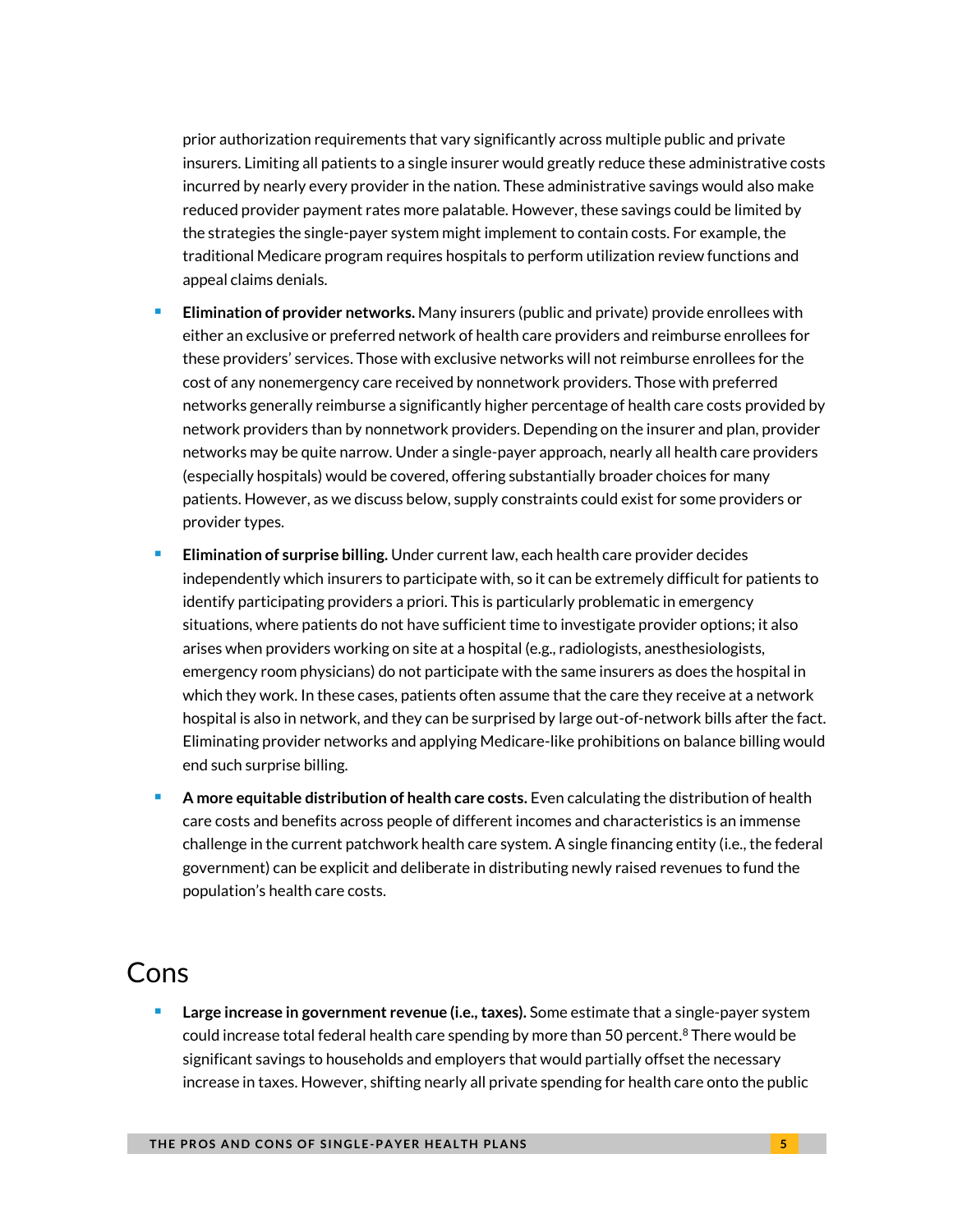ledger would necessitate very large increases in government spending, and thus substantially higher taxes, cuts in other federal spending, and/or further increases in the federal deficit.

- **Possible unintended effects of a single national system of provider payments.** Cuts in hospital revenues and physician incomes could have large and widespread ramifications, and payment reductions could have implications in all health sectors. A single-payer system presumes substantial cuts relative to current private insurance levels. This would lead to large distributional effects across provider types and geographic locations. When such decisions are made for providers system wide, the consequences of setting provider payments at inappropriate levels are greater than when adjustments are made in one program or by one private insurer. In addition, the level of disruption to delivery systems would depend on the length of time allowed for decreases in payment rates to hospitals, physicians, medical device manufacturers, and prescription drug manufacturers. Additional monitoring of access and quality would be needed and would require additional administrative spending. Building in an ability to make real-time adjustments in payment policy when appropriate could be challenging.
- **The development and administration of a sizable new government entity.** Though the new program could base its administrative structure around current public programs, such as Medicare, a nationwide system would require large increases in capacity, and differences between the programs would require developing a sizable new infrastructure and operational systems. To attempt to set prices for health care services and products (e.g., prescription drugs, medical devices) appropriately, such an entity should include a monitoring and evaluation system that could account for value and incremental health benefits, both at introduction and over time. The federal government would probably have to develop new expertise and capacity to make such a system work well. This could be a positive over time but would increase the time frame and costs required for effective implementation and ongoing operations.
- **Significant administrative challenges from eliminating all current coverage and moving everyone into a new government program over a short period.** As the experience with the Affordable Care Act's original open enrollment period indicated with a much smaller segment of the population, educating people about a new system and administratively enrolling them is a substantial challenge. A single-payer system, by its nature, would not require an open enrollment period, because all health care risk would be borne by the government and everyone would be eligible. Thus, the process could naturally work slowly as people access health care providers and are enrolled simultaneously.
- **Addressing potential undermanagement of care in public insurance programs.** Though the Medicare system allocates a significantly lower percentage of its total spending to administration than do private insurers, at least some experts find that the traditional Medicare program "undermanages" the delivery of medical care to its beneficiaries (Berenson 2003; Berenson and Harris 2002). These analysts have concluded that quality of care and efficiency of delivery systems could be improved with more active management by the program. Such considerations should be accounted for when estimating the potential savings in administrative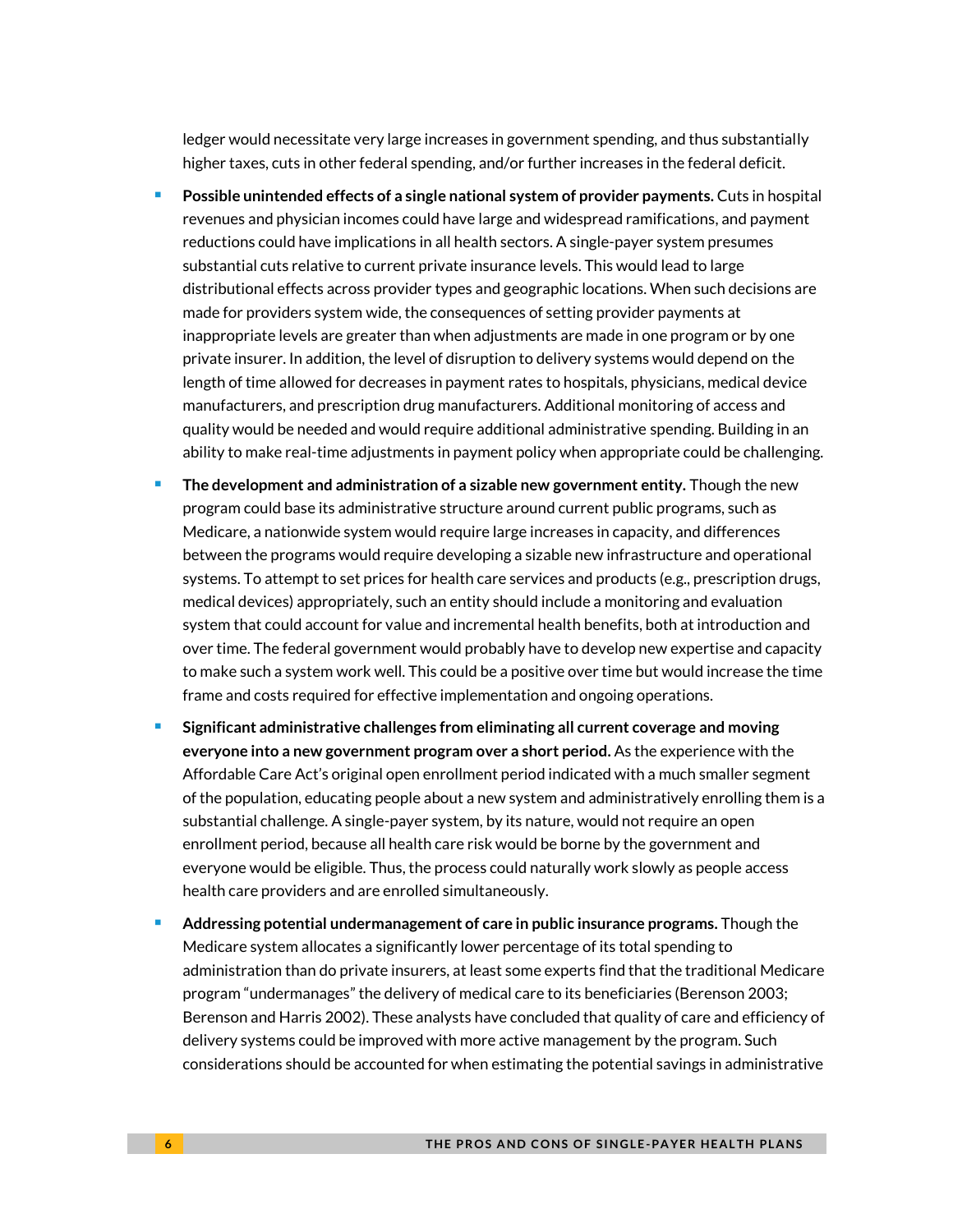costs achievable and desirable under a single-payer program. Plus, if care management declines, the cost of services increases.

- **Elimination of consumer choice of insurer and other benefits of competition.** With an entire population of consumers in the same insurance plan and private insurers prohibited as alternatives, consumers who are dissatisfied with the new government system could not "vote with their feet" and choose a new carrier. This could place significant pressure on the government to meet consumer needs in aggregate (see earlier concerns regarding costcontainment potential); however, it might make it more challenging for subgroups of consumers to have their needs or preferences met. Similarly, some potentially beneficial elements of competition and incentives would be lost; for example, differences in cost sharing would no longer encourage patients to use more efficient providers and providers to be more efficient.
- **Continued struggles with health care spending growth and cost-containment strategies.** Though uniform national systems better control health care spending growth, they are not a panacea, and by some measures, US spending growth (not spending levels) has been roughly average over the last two or three decades. $9$  As in other countries with a universal system, practical realities related to provider supply, demand for services, valuable technological advances, responses among manufacturers, and concerns over sufficient incentives for ongoing research and development of new treatments and technologies could frequently increase health care prices and spending faster than general price inflation. The trade-offs can be difficult, and they are not necessarily simplified by centralizing them in the government.
- **Likely persistent inequities in access.** Those with high incomes would likely continue to pay out of pocket to receive some care on terms they are more satisfied with than those of a uniform government health care system. The more this occurs, the more constraints it would place on supply in the government system. In other words, if more providers can support themselves on private-paying patients, fewer providers would provide care under the single-payer system.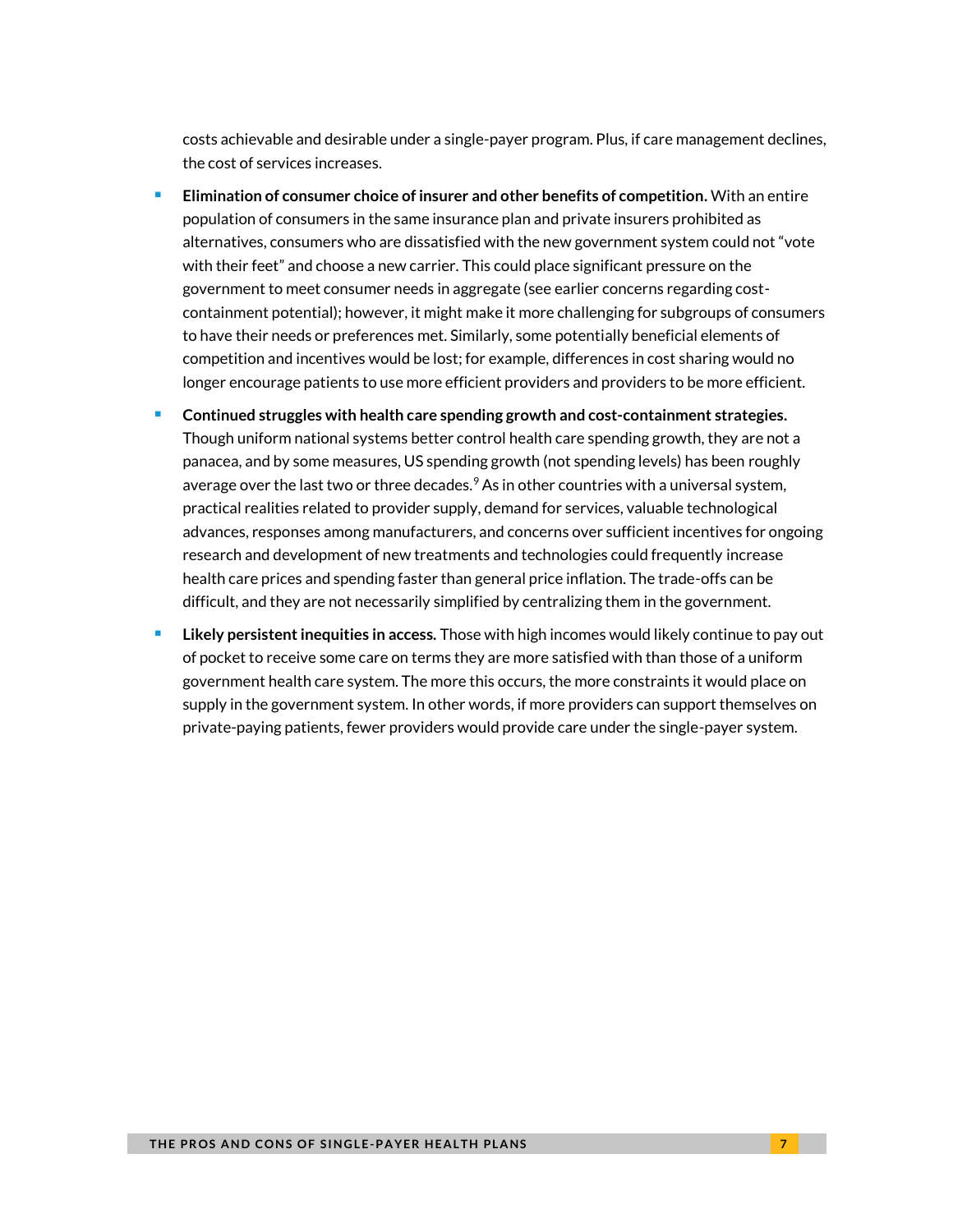# **Notes**

- 1 "Country Profiles : International Health Care System Profiles," The Commonwealth Fund, accessed March 6, 2019[, https://international.commonwealthfund.org/countries/.](https://international.commonwealthfund.org/countries/)
- $2$  The traditional Medicare program for physician and hospital care is an example of what policy circles call a "public option."
- $3$  Some Medicare Advantage plans include benefits beyond those covered by traditional Medicare, to attract enrollees.

<sup>4</sup> Global budgets provide a predetermined annual amount of funding to each hospital, leaving the hospital to assess how to distribute the funds to best provide care for those using the facility.

<sup>5</sup> Ashley Kirzinger, Cailey Muñana, and Mollyann Brodie, "KFF Health Tracking Poll — January 2019: The Public on Next Steps for the ACA and Proposals to Expand Coverage," January 23, 2019, [https://www.kff.org/health](https://www.kff.org/health-reform/poll-finding/kff-health-tracking-poll-january-2019/)[reform/poll-finding/kff-health-tracking-poll-january-2019/.](https://www.kff.org/health-reform/poll-finding/kff-health-tracking-poll-january-2019/) 

<sup>6</sup> These bills appear to include all residents of the United States as eligible for the program.

 $7$  State maintenance of effort requirements are a possible reform financing strategy, where states would be required to contribute funds that approximate the level of spending they would have had under Medicaid and the Children's Health Insurance Program, if those programs had continued. Essentially, this strategy intends to capture at least some of the savings states would have under a single-payer system.

 $8$  Authors' calculations based on Blahous (2018); Congressional Budget Office (2019); and Holahan et al. (2016).

9 "Per Capita Growth Rate," Peterson-Kaiser Health System Tracker, accessed March 6, 2019, [https://www.healthsystemtracker.org/indicator/spending/growth-rate-per-capita/.](https://www.healthsystemtracker.org/indicator/spending/growth-rate-per-capita/) 

### References

- Berenson, Robert A. 2003. "[Getting Serious about Excessive Medicare Spending: A Purchasing Model](https://www.healthaffairs.org/doi/pdf/10.1377/hlthaff.W3.586)." *Health Affairs* 22 (suppl. 1): W3586–W3602.
- Berenson, Robert A., and M. Harris. 2002. "[Using Managed Care Tools in Traditional Medicare: Should We? Could](https://www.doi.org/10.2307/1192282)  [We?](https://www.doi.org/10.2307/1192282)" *Law and Contemporary Problems* 65 (3): 139–67.
- Blahous, Charles. 2018. "[The Costs of a National Single-Payer Healthcare System](https://www.mercatus.org/system/files/blahous-costs-medicare-mercatus-working-paper-v1_1.pdf)." Arlington, VA: George Mason University, Mercatus Center.
- Congressional Budget Office. 2019. *[The Budget and Economic Outlook: 2019 to 2029](https://www.cbo.gov/system/files?file=2019-01/54918-Outlook.pdf)*. Washington, DC: Congressional Budget Office.
- Holahan, John, Matthew Buettgens, Lisa Clemans-Cope, Melissa M. Favreault, Linda J. Blumberg, and Siya Ndwandwe. 2016. *[The Sanders Single-Payer Health Care Plan: The Effect on National Health Expenditures and Federal](https://www.urban.org/research/publication/sanders-single-payer-health-care-plan-effect-national-health-expenditures-and-federal-and-private-spending)  [and Private Spending](https://www.urban.org/research/publication/sanders-single-payer-health-care-plan-effect-national-health-expenditures-and-federal-and-private-spending)*. Washington, DC: Urban Institute.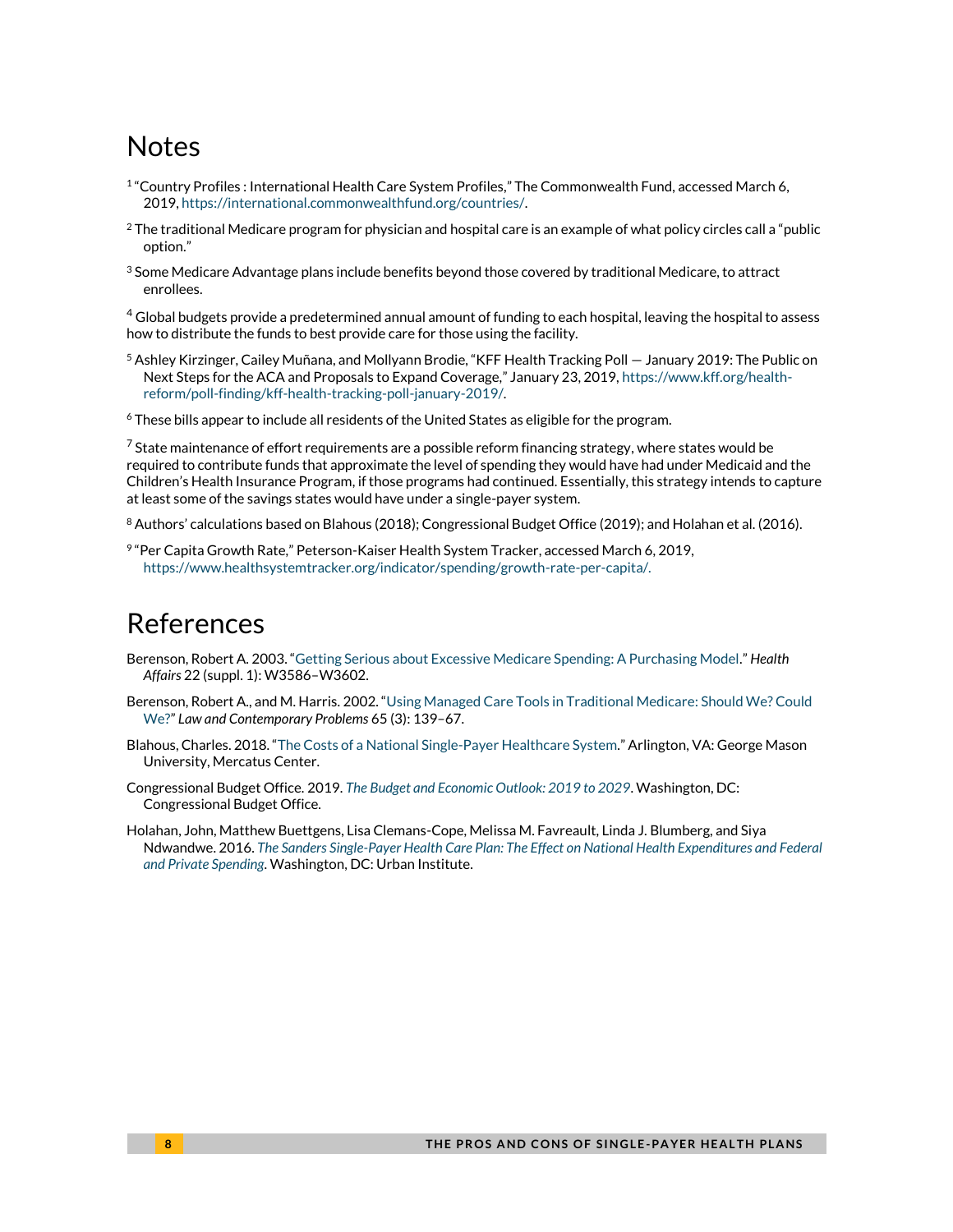# About the Authors



**Linda J. Blumberg** is an Institute fellow in the Health Policy Center at the Urban Institute. She is an expert on private health insurance (employer and nongroup), health care financing, and health system reform. Her recent work includes extensive research related to the Affordable Care Act (ACA); in particular, providing technical assistance to states, tracking policy decisionmaking and implementation at the state and federal levels, and interpreting and analyzing the implications of particular policies. Examples of her work include analyses of the implications of congressional proposals to repeal and replace the ACA, delineation of strategies to fix problems associated with the ACA, estimation of the cost and coverage potential of high-risk pools, analysis of the implications of the King v. Burwell case, and several studies of competition in ACA Marketplaces. In addition, Blumberg led the quantitative analysis supporting the development of a "Roadmap to Universal Coverage" in Massachusetts, a project with her Urban colleagues that informed that state's comprehensive health reforms in 2006. Blumberg received her PhD in economics from the University of Michigan.



**John Holahan** is an Institute fellow in the Health Policy Center, where he previously served as center director for over 30 years. His recent work focuses on health reform, the uninsured, and health expenditure growth, developing proposals for health system reform most recently in Massachusetts. He examines the coverage, costs, and economic impact of the Affordable Care Act (ACA), including the costs of Medicaid expansion as well as the macroeconomic effects of the law. He has also analyzed the health status of Medicaid and exchange enrollees, and the implications for costs and exchange premiums. Holahan has written on competition in insurer and provider markets and implications for premiums and government subsidy costs as well as on the cost-containment provisions of the ACA. Holahan has conducted significant work on Medicaid and Medicare reform, including analyses on the recent growth in Medicaid expenditures, implications of block grants and swap proposals on states and the federal government, and the effect of state decisions to expand Medicaid in the ACA on federal and state spending. Recent work on Medicare includes a paper on reforms that could both reduce budgetary impacts and improve the structure of the program. His work on the uninsured explores reasons for the growth in the uninsured over time and the effects of proposals to expand health insurance coverage on the number of uninsured and the cost to federal and state governments.